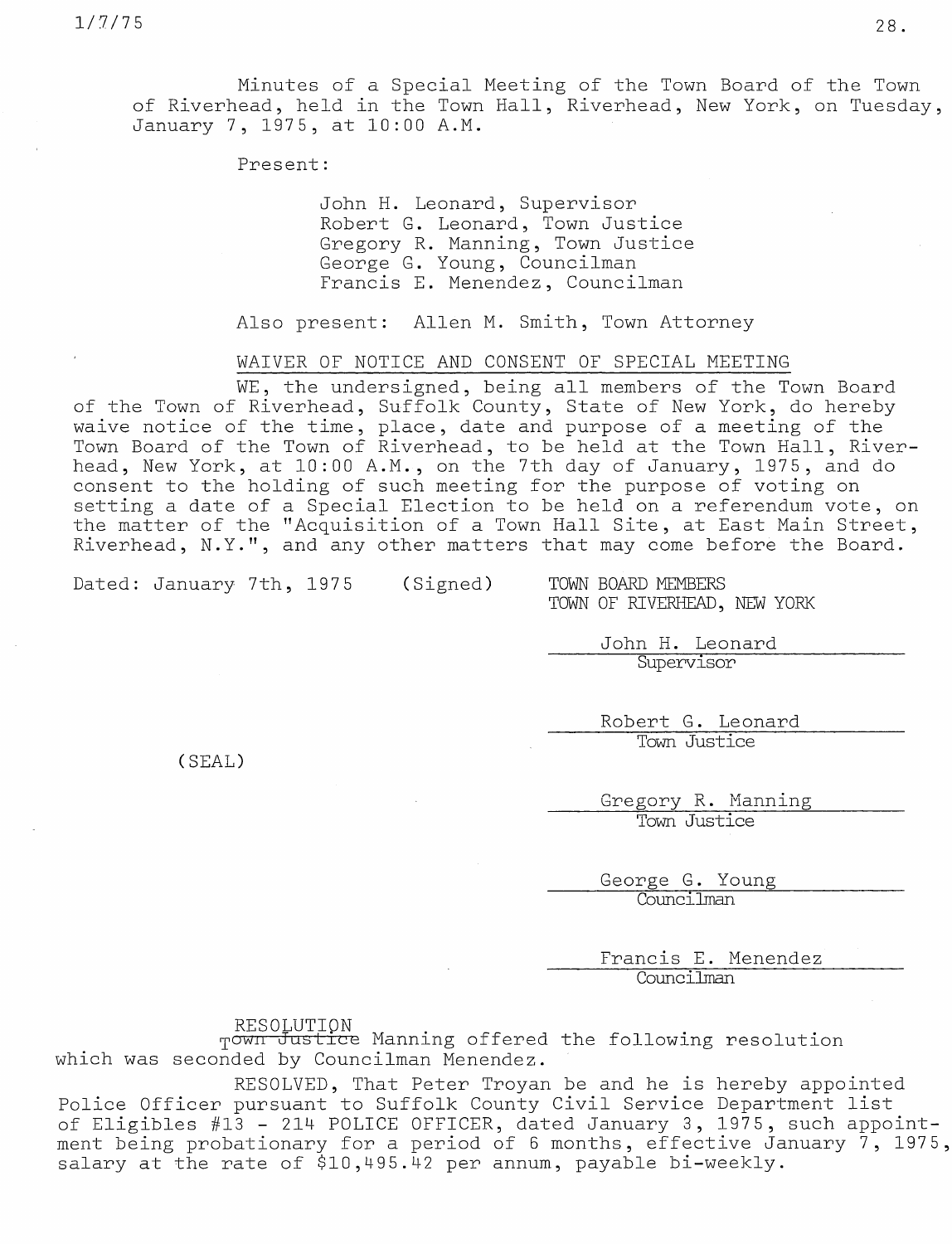RESOLUTION - continued:

The vote, Councilman Menendez, Yes, Town Justice Manning, Yes, Councilman Young, Yes, Town Justice Leonard, Yes, and Supervisor Leonard, Yes.

The resolution was thereupon declared duly adopted.

Councilman Menendez offered the following resolution which was seconded by Town Justice Manning.

WHEREAS, On the 17th day of December, 1974, this Board adopted several resolutions relating to the acquisition and reconstruction of certain improved property on East Main Street, Riverhead, New York as a town hall site, and

WHEREAS, A contract for the acquisition of said parcel has been signed, and

WHEREAS, The owner and the owner's counsel have been contacted with reference to the holding of a mandatory referendum and have consented thereto, and

WHEREAS, Some interest has been shown by the general public in having a referendum on this acquisition and reconstruction and in light thereof, it is deemed prudent by the Board to proceed with a referendum so that the closing of title and the renovation of the building can be accomplished in the first part of the year 1975.

NOW, THEREFORE, BE IT RESOLVED, That a mandatory referendum be held on January 22nd, 1975, that the vote be taken by machine, that there be one polling place, to wit: The Town Hall, 220 Roanoke Avenue, Riverhead, New York, that the polls be open from 12:00 noon till 7:00 P.M., that the Town Clerk is authorized and directed to publish and post notice hereof as provided by law and take those steps necessary to accomplish this vote, and

BE IT FURTHER RESOLVED, That the proposition be substantially in the form shown on the attached notice of special election, and

BE IT FURTHER RESOLVED, That this Board hereby ratifies and readopts each and every resolution adopted by this Board on December 17th, 1974, as far as the same pertain to the East Main Street Town Hall Site.

NOTICE OF SPECIAL ELECTION,TOWN OF RIVERHEAD, SUFFOLK COUNTY, NEW YORK

NOTICE IS HEREBY GIVEN, That pursuant to a resolution of the Town Board of the Town of Riverhead made and adopted at a special meeting held the 7th day of January, 1975, a special town election o the electors of the Town of Riverhead, County of Suffolk, New York, w: be held on the 22nd day of January, 1975 with the polls to be open between the hours of 12:00 o'clock A.M., noon, to 7:00 o'clock P.M.

The place of the holding of the special election (the polling place) shall be: TOWN HALL, 220 ROANOKE AVENUE, RIVERHEAD, NEW YORK.

Personal registration is not required. Eash qualified elector is entitled to one vote. The ballot shall be taken by voting machines.

The ballot at such special election will be in substantially the following form: